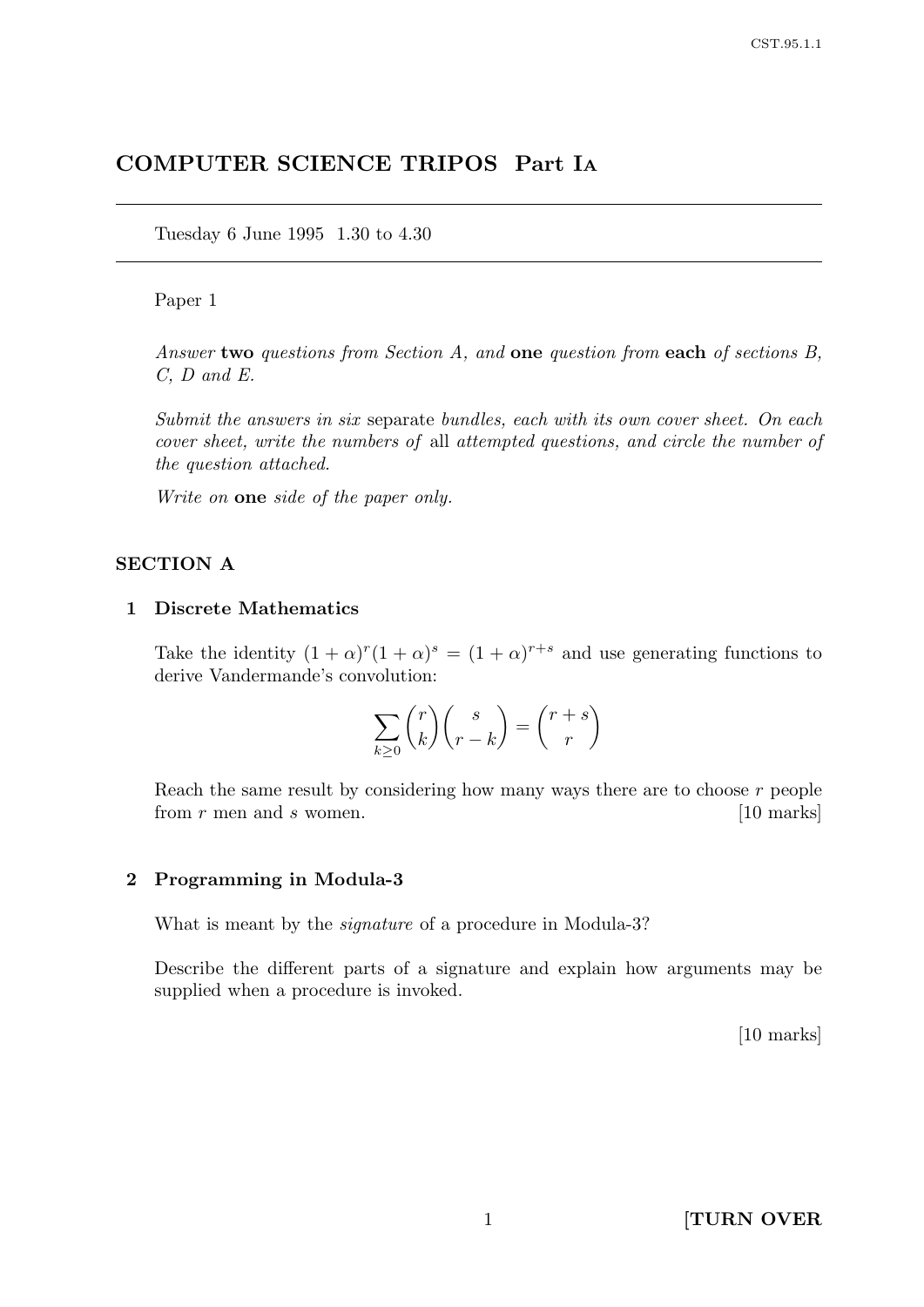# 3 Foundations of Computer Science

An ML list can be considered to be a set if it has no repeated elements, e.g., [4,2,3] is a set but [4,2,4,3] is not.

Write an ML function intersect to compute the set-theoretic intersection of two lists that satisfy this property of being a set. (The intersection of two sets is the set of elements that appear in both sets.) Your function must also satisfy conditions  $(a)$ – $(c)$  below:

- (a) The result list has no repeated elements;
- (b) The number of cons  $(::)$  operations performed does not exceed the number of elements in the result list;
- $(c)$  The elements of the result list appear in the same order as they do in the first argument list.

You may assume the existence of  $\Box$  (nil) and :: (cons). All other functions over lists must be defined by you. Little credit will be given for answers that do not satisfy conditions  $(a)-(c)$ .

Write an ML function subtract that given two lists satisfying the property of being a set, returns a list consisting of those elements of the first list that do not appear in the second list. Your subtract function must satisfy conditions  $(a)-(c)$  above.

Write an ML function union that given two lists satisfying the property of being a set, returns a list consisting of those elements that appear in one or other or both of the lists. Your union function must satisfy conditions (a) and (b) above and (d) below:

(d) Elements from the first argument list appear before any others in the result and in the same order as they appear in the first argument.

State the most general type of your union function.

[10 marks]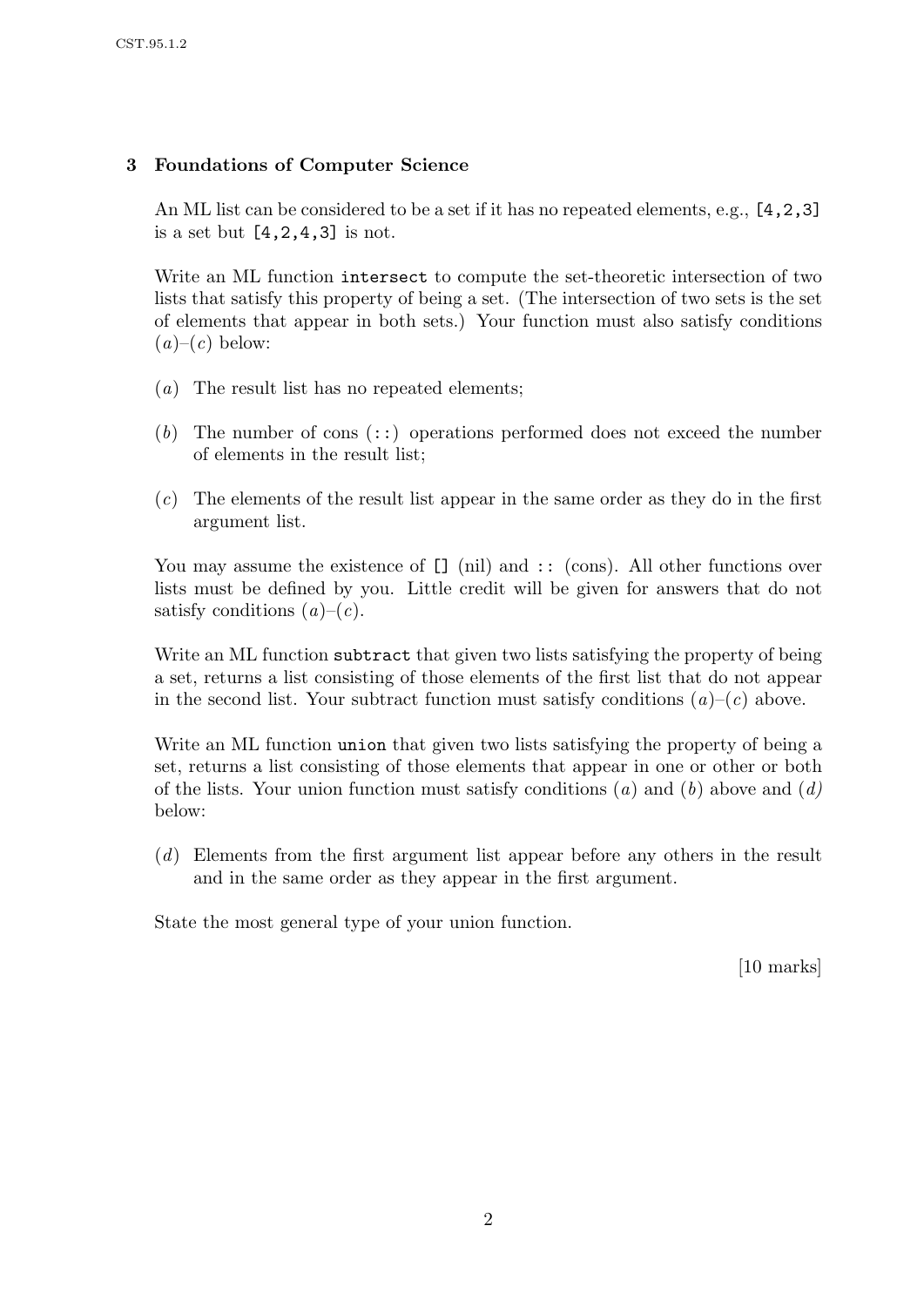# 4 System Design

Describe a typical address map for a Von Neuman computer. Explain how a group of four adjacent bytes are typically used to represent

- (a) a positive integer;
- (b) a signed integer;
- $(c)$  a floating point number.

[10 marks]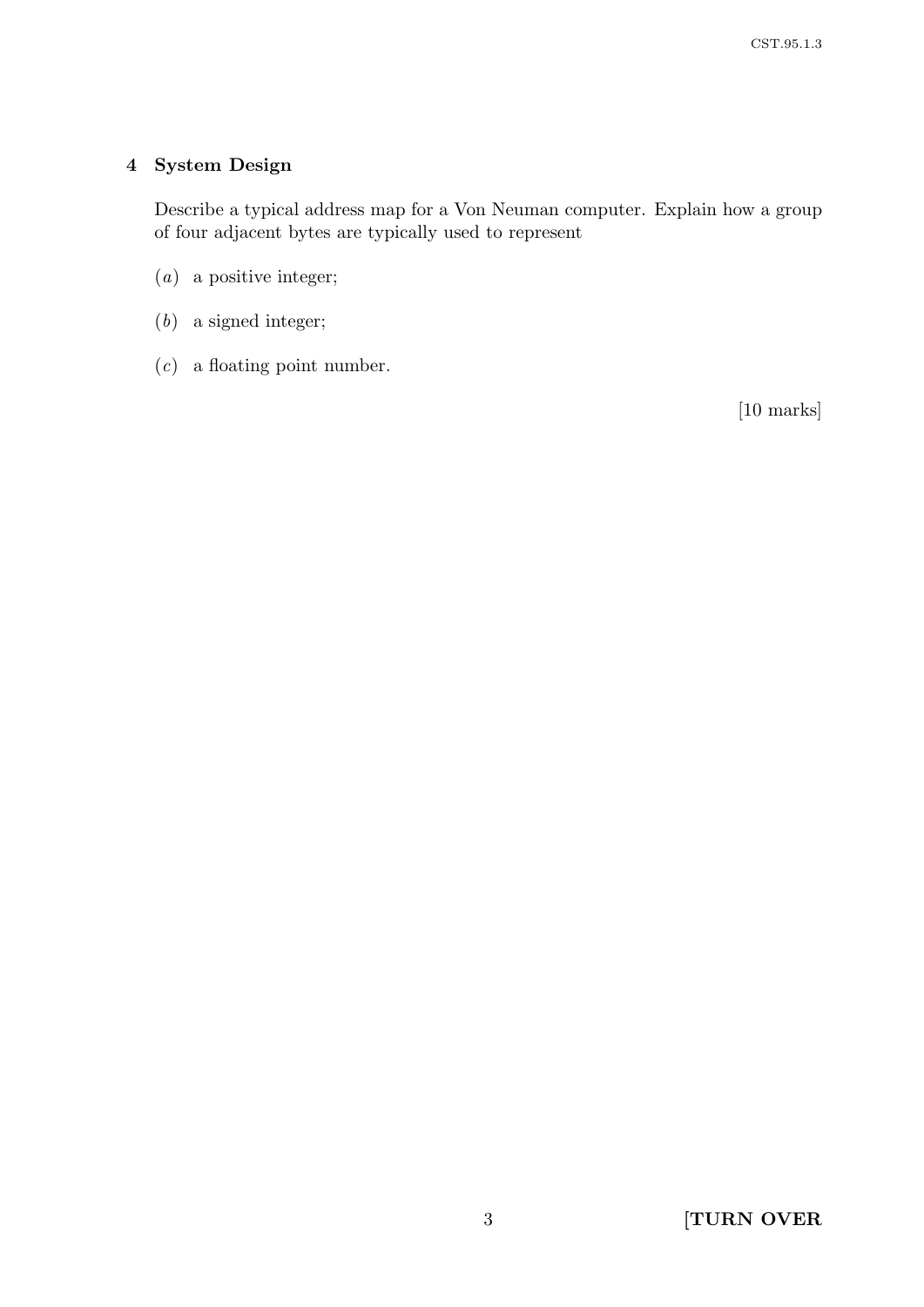# SECTION B

### 5 Foundations of Computer Science

Describe and compare the call-by-value, call-by-name, and call-by-need evaluation strategies for functional programming languages.

The ML function butlast removes the last element from a non-empty list:

```
exception Butlast;
fun butlast [] = raise Butlast
  \vert butlast \vert = \vert| butlast (x::xs) = x::(butlast xs);
```
Show how the evaluation of butlast [[1,2],[],[3],[4,5]] proceeds in ML.

Write an iterative version of butlast (i.e. one in which the recursive function calls are tail recursive). You may assume the existence of the append (@) function.

State with justification the time complexity of your function.

An ML data type of lazy lists can be defined by:

```
datatype 'a lazy_list = Nil | Cons of unit \rightarrow 'a * 'a lazy_list;
```
An 'infinite' list of increasing integers can be generated by the function infinite below:

fun infinite  $n = Cons (fn () => (n, infinite(n+1)));$ 

Write a version of butlast for lazy lists which terminates when applied to an infinite lazy list such as infinite(0).

Can an iterative version of this function be written that still terminates on infinite lazy lists? Explain your reasoning.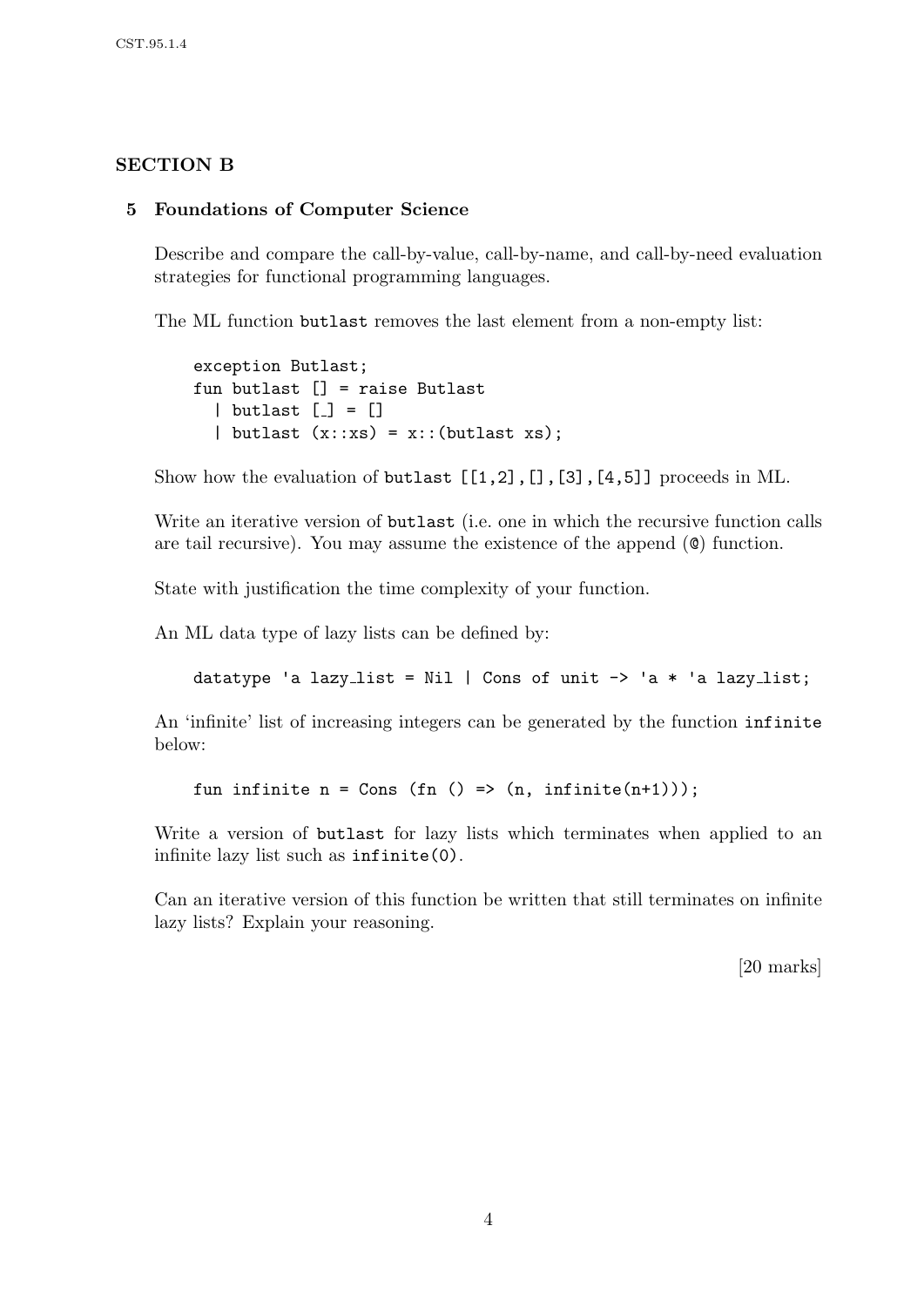#### 6 Foundations of Computer Science

Consider the following ML declarations:

```
datatype bit = one | zero;
datatype cardinal = Cardinal of bit list;
exception Result_would_be_negative;
```
Define functions to add, subtract and multiply cardinals, viewing them as representations of integers stored as in binary with the least significant bit of the value first in the list. Thus for instance the number eleven has the value 1011 in binary and so would be represented (note the ordering of the bits) by the structure

```
Cardinal [one, one, zero, one]
```
Using Big-O notation state the time complexity of your add and multiply functions.

[20 marks]

### SECTION C

#### 7 Discrete Mathematics

Define a bipartite graph, a matching in a bipartite graph, and an augmenting path relative to a matching. Show that all matchings other than the largest have an augmenting path, and sketch how to look for one.

Indicate how to reduce a bipartite matching problem to a maximum network flow problem.

[20 marks]

#### 8 Discrete Mathematics

If  $S_i$ ,  $(0 \le i \le k)$  are finite sets, give without proof a formula for  $\left| \bigcup_i S_i \right|$  in terms of the sizes of  $S_i$  and the intersections of sets of  $S_i$ 's.

Use this to yield an explicit formula for the number of surjections from a set A to a set  $B$ .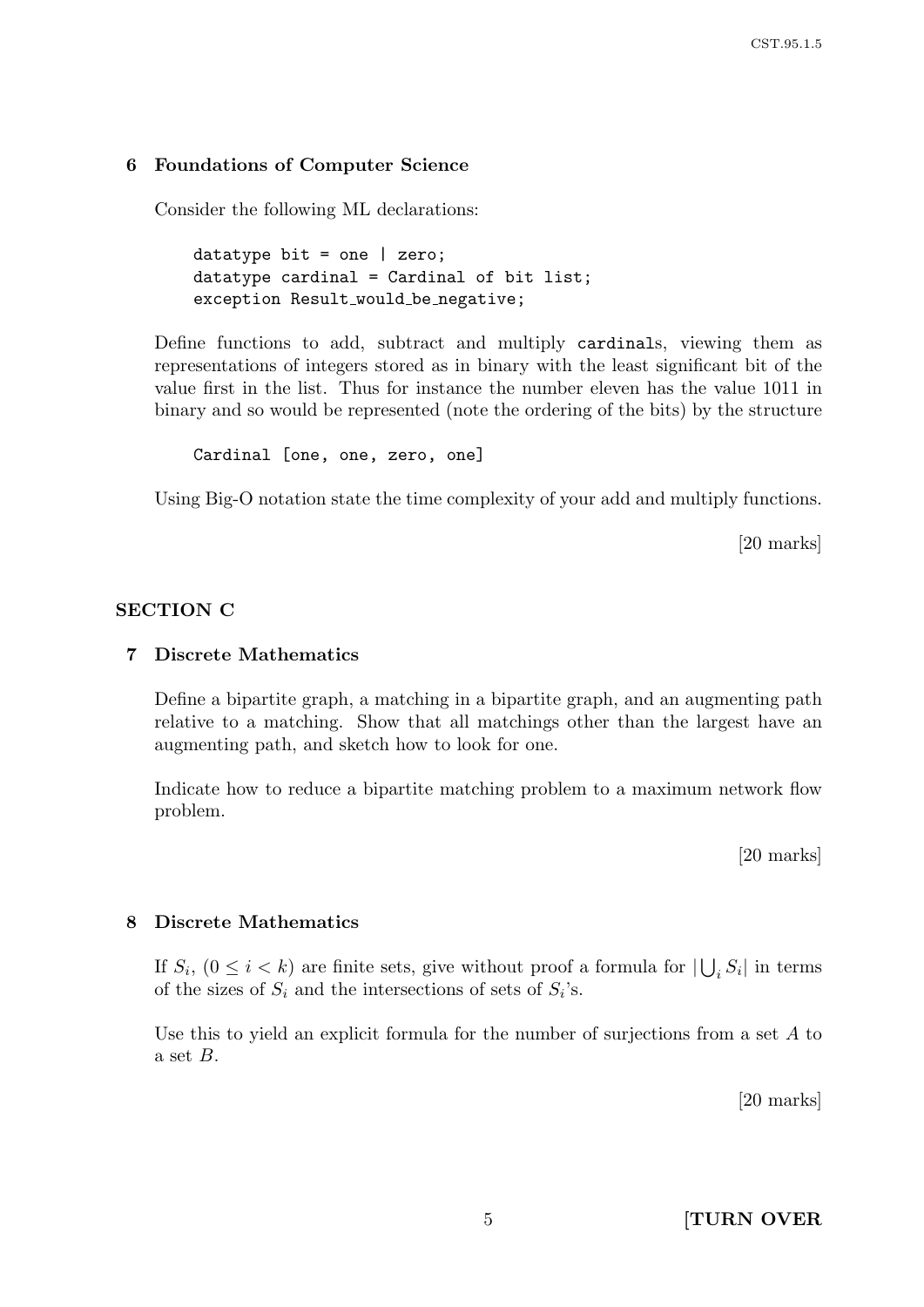# SECTION D

### 9 Programming in Modula-3

A Modula-3 program to draw compass roses is needed:



In this example the line pointing North is 5 units long, that pointing South is 4 units, East and West 3 units, NE, SE, SW and NW 2 units and NNE, ENE, ESE, SSE, SSW, WSW, WNW and NNW 1 unit. In general if the line pointing North is *n* units long there will be  $2^{n-1}$  radial lines in the complete rose.

A library routine for drawing lines is provided — its signature is:

```
PROCEDURE Line(angle:REAL; length:CARDINAL)
```
Write two versions of the rose-drawing procedure, one using recursion and one using iteration. In the latter case it may be useful to write an auxilliary procedure that calculates the highest power of two that divides exactly into a given number. The only argument to the top-level rose-drawing procedures should be the length of the North line.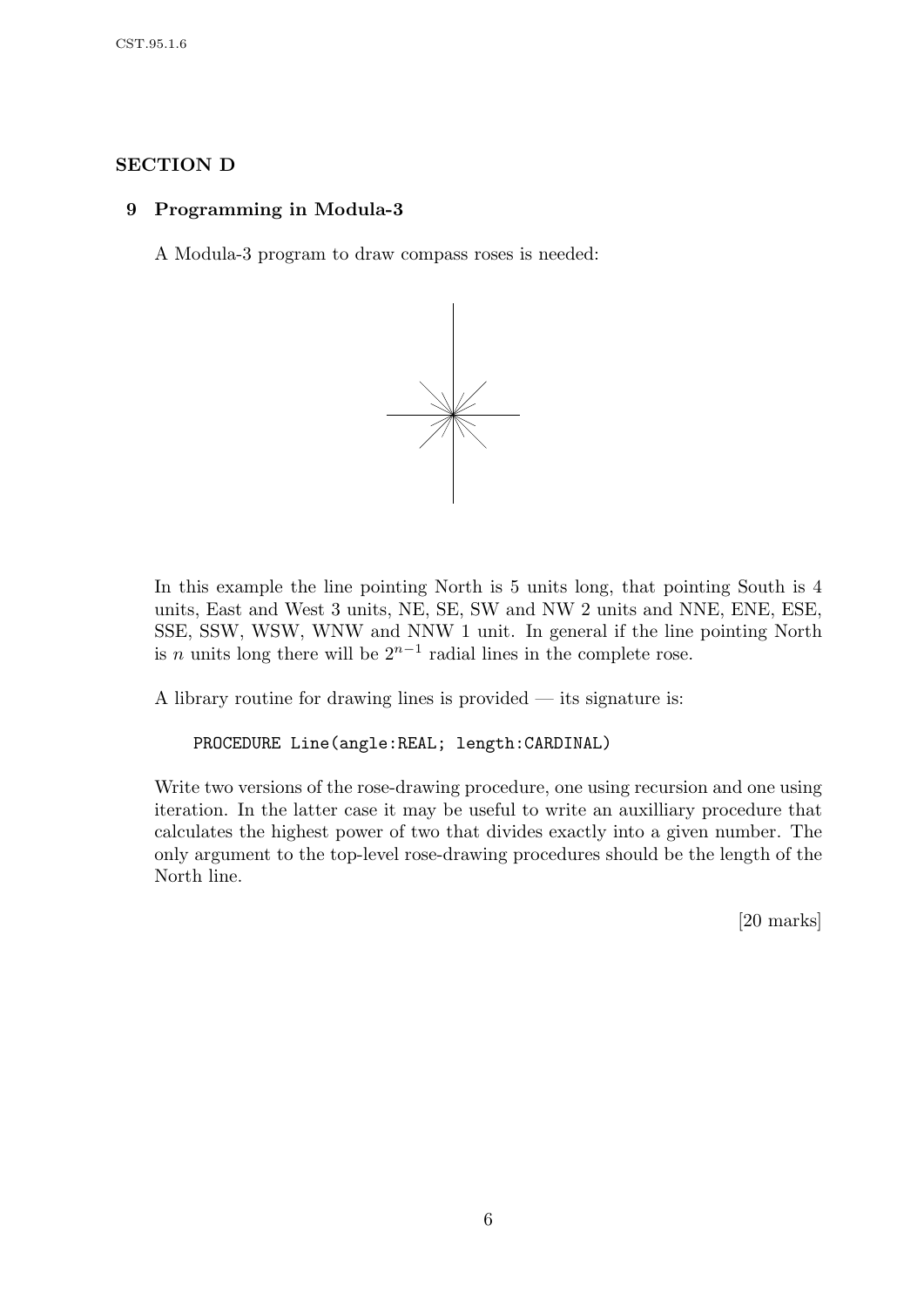### 10 Programming in Modula-3

The following Modula-3 program uses exceptions. What does it print on its standard output? Explain your answer.

```
MODULE Main;
IMPORT Fmt, IO;
EXCEPTION Bad;
VAR i: CARDINAL := 0;
PROCEDURE P (i: CARDINAL): CARDINAL RAISES {Bad} =
  BEGIN
    IF i = 0 THEN RAISE Bad END;
    RETURN j + 100 DIV i;
  END P;
PROCEDURE Q (i: CARDINAL): CARDINAL RAISES {Bad} =
  BEGIN
    TRY
      RETURN P (i);
    FINALLY
      j := j + i + 1;END;
  END Q;
VAR k: CARDINAL := 0;
BEGIN
  TRY
    k := Q(1); k := k + Q(0); (**)
  EXCEPT
     Bad => IO.Put ("Bad Raised\n");
  END;
  IO.Put ("k = " & Fmt.Int (k) & "\n\ln" &
          "j = " & Fmt.int (j) & "\\n");END Main.
```
Rewrite procedures P, Q and the main program so that they perform the same calculations and have the same side-effects without using exceptions.

If the line marked (\*\*) is replaced by the line:

 $k := Q(1) + Q(0);$ 

what can you say about the output from the program?